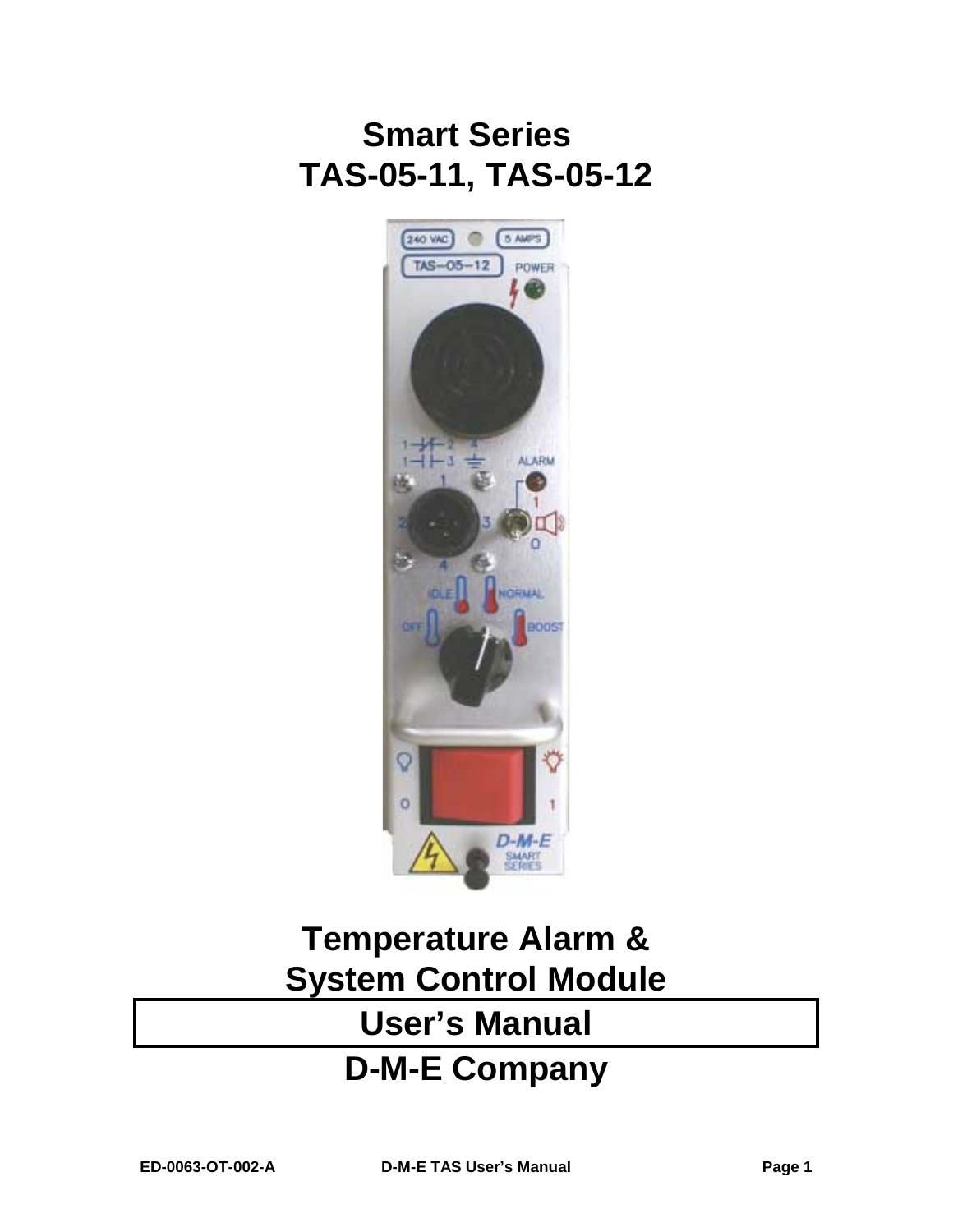Copyright © D-M-E Company 2000. All rights reserved.

D-M-E Company products are covered by USA and foreign patents, issued and pending. Information in this publication supersedes that in all previously published material. Specifications and any changes are reserved.

Printed in the United States of America

## **D-M-E Company 29111 Stephenson Highway Madison Heights, MI 48071 USA**

D-M-E Company and D-M-E are registered trademarks of D-M-E Company.

# **WARRANTY**

D-M-E Company warrants that this product will be free from defects in materials and workmanship for a period of one (1) year from the date of shipment. If any such product proves defective during this warranty period, D-M-E Company, at its option, either will repair the defective product without charge for parts and labor, or will provide a replacement in exchange for the defective product.

This warranty shall not apply to any defect, failure or damage caused by improper use or improper or inadequate maintenance and care. D-M-E Company shall not be obligated to furnish service under this warranty; a) to repair damage resulting from attempts by personnel other than D-M-E Company representatives to repair or service the product; b) to repair damage resulting from improper use or connection to incompatible equipment; or c) to service a product that has been modified or integrated with other products when the effect of such modification or integration increases the time or difficulty of servicing the product.

This warranty excludes replacement of fuses and damage to the module from the use of improper styles of fuses. Use only ABC1 type replacement fuses.

# **SAFETY**

D-M-E Company products have been designed to be safe and simple to operate. As with any electronic equipment, you must observe standard safety procedures to protect both yourself and the equipment.

## **To Prevent Injuries:**

- To avoid electrical shock or fire hazard, do not apply voltage to a terminal that exceeds the range specified for that terminal.
- To avoid mechanical injury, electrical shock or fire hazard, do not operate this product with covers or panels removed. All unused slots of a main frame must be covered with the appropriately sized blank panels.
- To avoid electrical shock or fire hazard, do not operate this product when wet.
- To avoid injury or fire hazard, do not operate this product in an explosive atmosphere.

## **To Prevent Product Damage:**

• Do not operate this product from a power source that applies more than the voltages specified.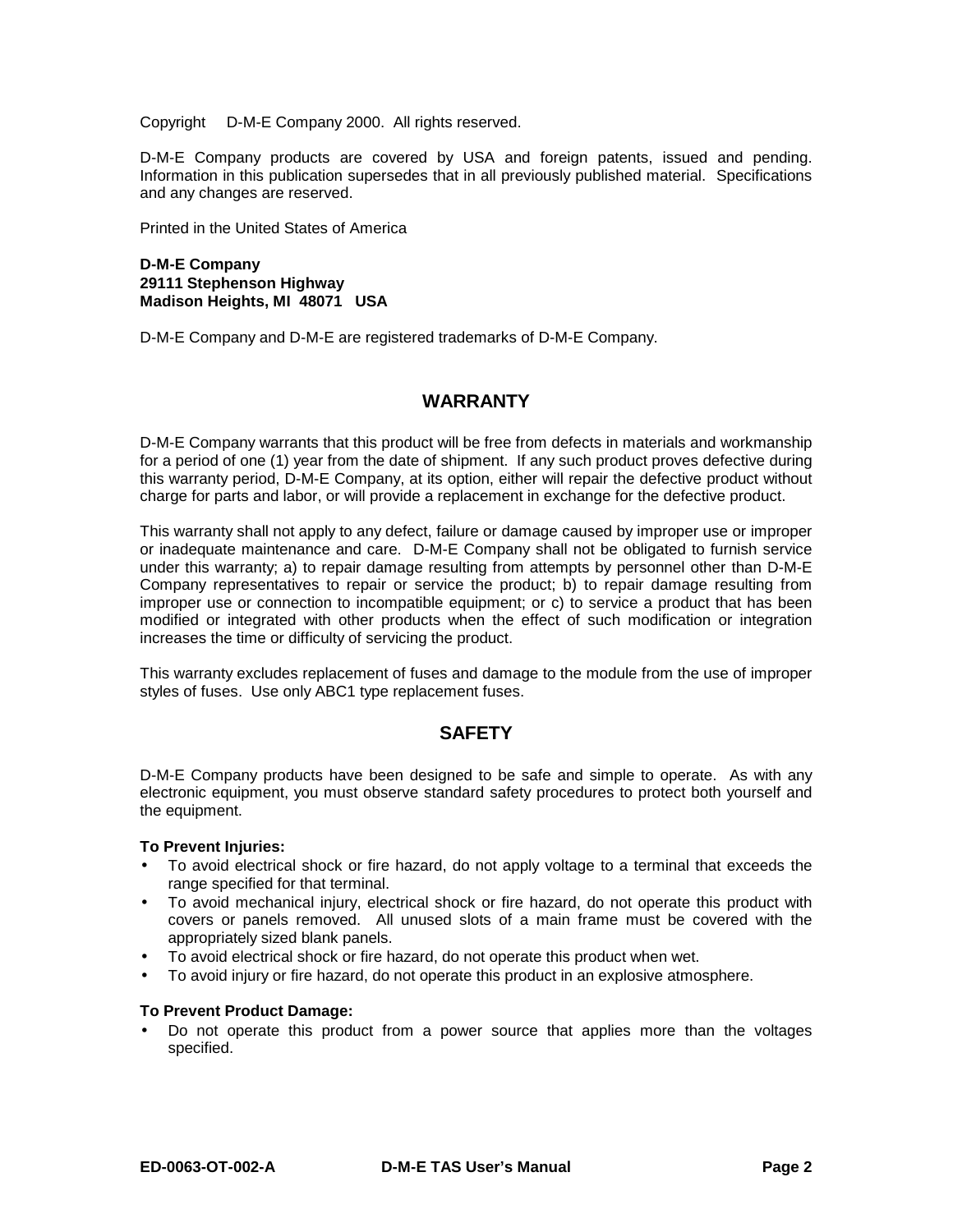# **D-M-E Standard Smart Series Temperature Alarm & System Control Module**

# **TAS-05-11, TAS-05-12**

#### **GENERAL DESCRIPTION**

This new Temperature Alarm and System Control module offers expanded functionality to D-M-E customers. With the new Off, and Boost functions, this module now offers greater flexibility in total system control.

With the original Stand-by Heat (Idle) function, a machine operator can set the unit in Idle mode, close up shop for the night, and return the next morning to find the machine ready to go without waiting for the machine to warm up.

The new Off function allows an operator to inhibit power output indefinitely from all D-M-E temperature controllers which are enabled to support this function in the system.

The new Boost function allows an operator to temporarily increase temperature setpoints of all D-M-E temperature controllers which are enabled to support this function in the system.

The Temperature Alarm function can alert an operator to an over, or under temperature condition. A visual indicator on the front panel, as well as a switchable audible horn signals the operator when a fault occurs. This module also offers a pair of relay contacts via a front panel connector, that close or open upon a temperature alarm condition.

A D-M-E communication style mainframe is required for this module to operate in the temperature control system.

#### **OPERATION**

The Off, Idle, Normal, and Boost functions are selected by a 4 position rotary switch on the front panel. Simply turn the switch to the desired function and any temperature controller in the system with that function enabled will perform that function.

The visual Temperature Alarm indicator, and relay output are activated automatically when any D-M-E temperature controller in the system senses a temperature fault condition. An audible horn will also sound if enabled by the horn toggle switch.  $("1" =$ enabled,  $"0" = off$ )

The alarm will stay activated for the duration of the temperature controllers fault condition, unless the controller is switched over to Manual operation.

#### **FEATURES**

• Simple to use – requires no special training.

• It can globally command up to 63 D-M-E temperature controllers in a single system.

• It can receive a temperature alarm signal from unlimited D-M-E temperature controllers in a single system.

• Provides the operator with relay contact outputs for activation of ancillary equipment when an alarm condition occurs.

#### **PERFORMANCE SPECIFICATIONS**

**Advanced Diagnostic Indicators:** LEDs and audible horn.

**Output Relay Contacts:** One normally open contact, one normally closed contact, and one chassis ground connection.

#### **INPUT SPECIFICATIONS**

**Overload Protection:** Fuses are provided on both sides of the AC line.

**Transient Protection:** dv/dt and transient pulse suppression included.

**Power Line Isolation:** Transformer isolated from AC lines. (Isolation > 2500 volts.)

**Input Signal Line:** Alarm input signals are optically coupled to all D-M-E temperature controllers. +5 VDC input required to activate the temperature alarm.

#### **OUTPUT SPECIFICATIONS**

**Relay Contacts:** 1 normally open, and 1 normally closed contact. 5 amps, 240 VAC / 30 VDC

**Output Signal Lines:** Function output signals are optically coupled to all D-M-E temperature controllers. +5 VDC output to activate D-M-E temperature controller functions.

**Audible Horn:** Multi-Tone: 3 Khz / 1.75 Khz, 65. dB at two feet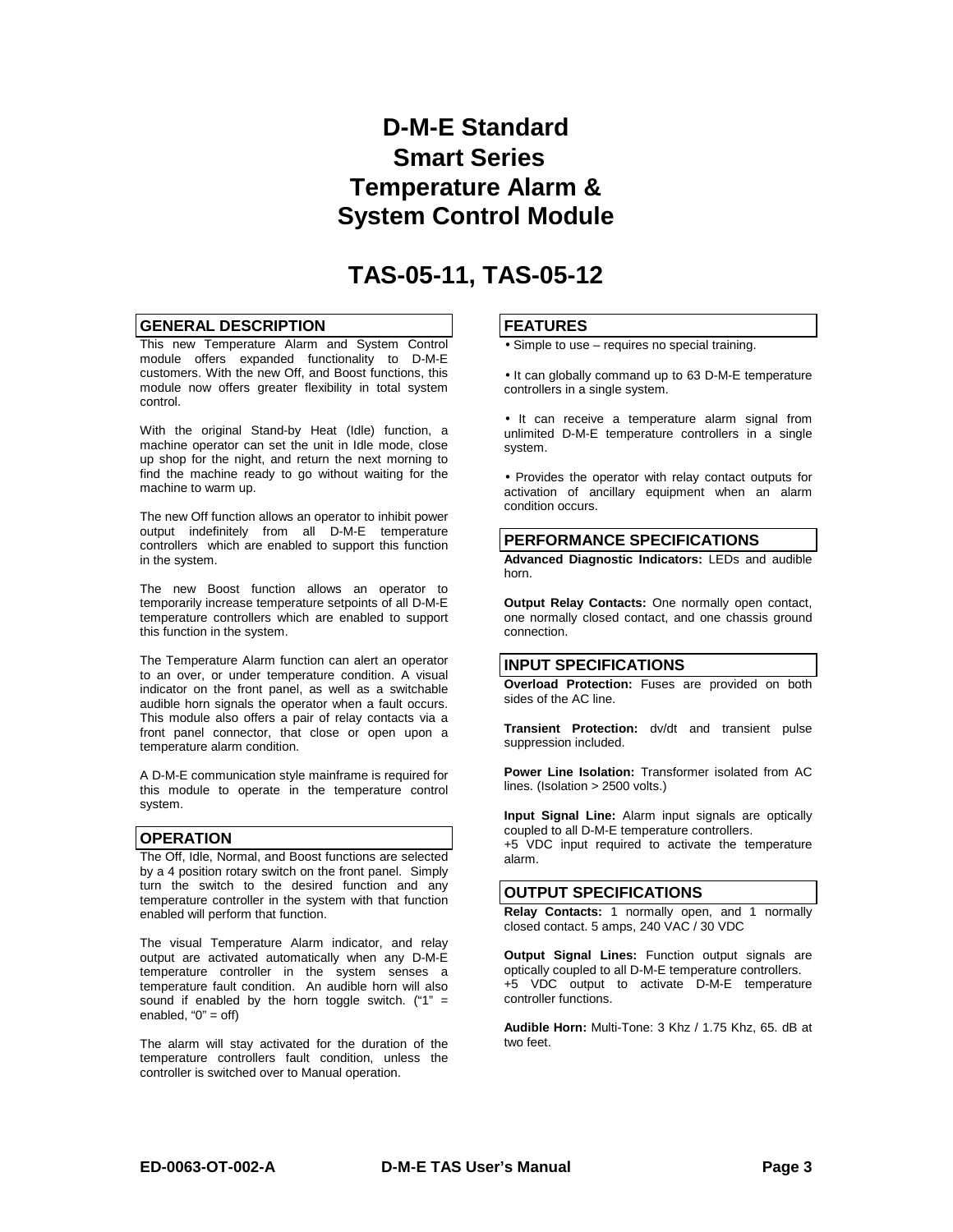#### **ELECTRICAL POWER SPECIFICATIONS**

**Supply Voltage:** TAS-05-11: 120 VAC nominal, +10% -20%, single phase. 50/60 Hz. TAS-05-12: 240 VAC nominal, +10% -20%, single phase. 50/60 Hz.

**Fuse Requirements:** (2) ABC-1 fuses. Note: (2) spare fuses included with the module.

**Module Power Usage:** Less than 5 Watts.

**DC Power Supplies:** Internally generated, regulated, and compensated.

# **FRONT PANEL CONTROLS AND INDICATORS (See figure 1)**

- **1. POWER ON INDICATOR:** LED is illuminated when power is applied to the module.
- **2. AUDIBLE HORN:** Device emits a loud sound when enabled by the Audible Horn Switch (4), and a temperature controller is signaling a temperature alarm condition.
- **3. VISUAL ALARM INDICATOR:** LED is illuminated when a temperature controller is signaling a temperature alarm condition.
- **4. AUDIBLE HORN SWITCH:** Enables the horn to sound when a temperature alarm condition exists. Note: "1" = Horn enabled, "0" = Horn disabled.
- **5. POWER ON/OFF SWITCH:** Controls AC power to the module.
- **6. OUTPUT FUNCTION SWITCH:** Selects 1 of 4 output functions, OFF, IDLE, NORMAL, BOOST.
- **7. OUTPUT RELAY CONNECTOR:** 4 pin circular connector provides access to output relay contacts. Note: D-M-E provides the mating connector with the module.

# **COMMUNICATION CONNECTOR COMPATIBILITY (See figure 2)**

The communication connector in older D-M-E mainframes may have pins 3 & 4 missing.

If this is the case, you must order a new communications strip from D-M-E to allow the alarm feature in this module to function properly.

The alarm feature will not work without these pins installed.



**Figure 1 – Front Panel Controls and Indicators**



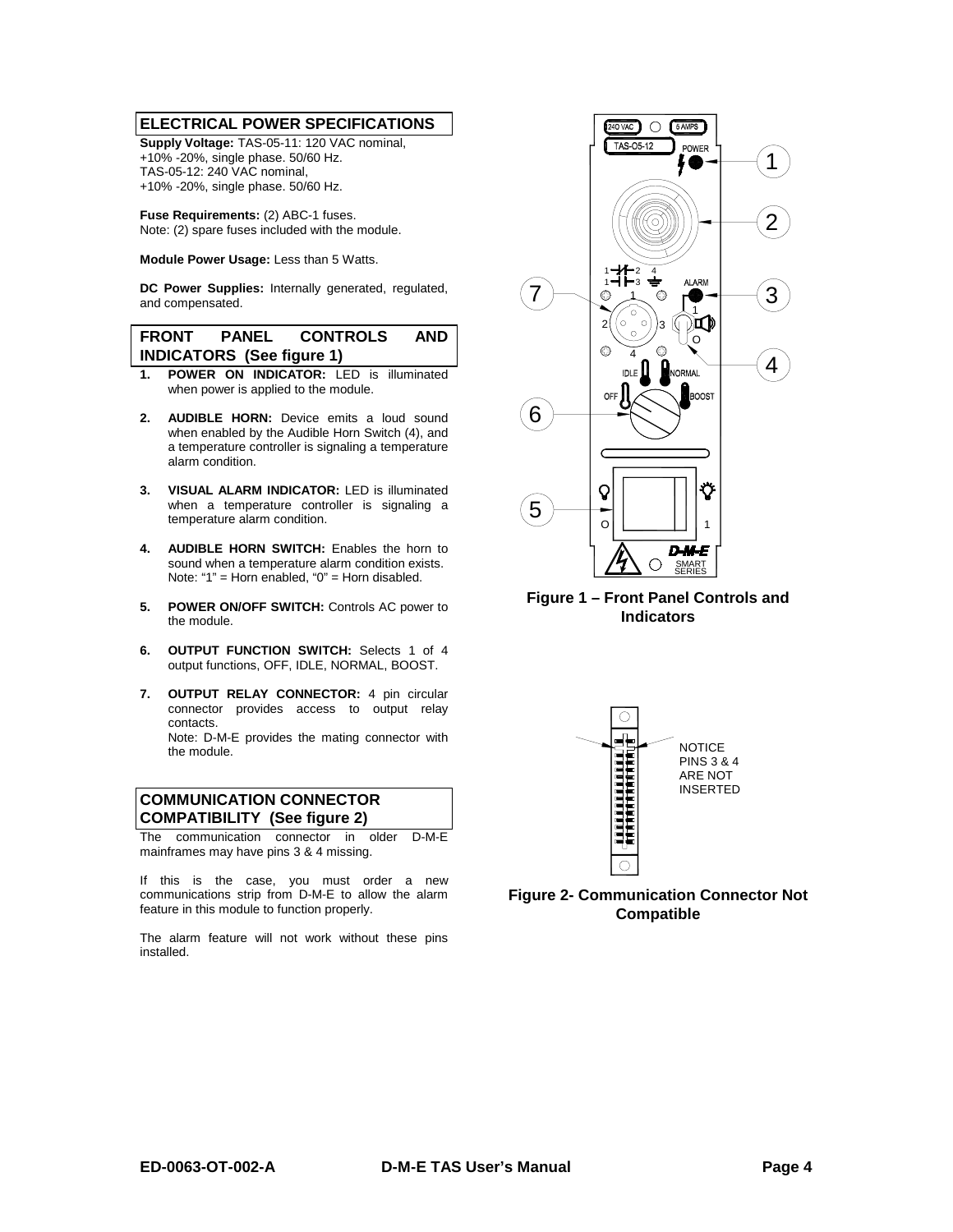## **EUROPEAN CONFORMITY (CE) REQUIREMENTS (See figure 3)**

This module is shipped with a 3MM x 10MM screw that is used to secure the module to a mainframe for the purpose of satisfying CE requirements.



# **Figure 3 - European Conformity (CE) Requirement**

When the module is screwed down securely, this module is considered to be CE compliant. **NEVER REMOVE OR INSERT MODULES WHEN MAINFRAME CIRCUIT BREAKER IS ON.**

# **RETURN POLICY**

The D-M-E TAS-05-11, and TAS-05-12 modules are warranted for 1 year, parts and labor, excluding fuses.

Contact D-M-E Customer Service for return authorization for repairs or warranties. Replacement parts are also available through the Customer Service Dept.

#### **D-M-E Customer Service:**

| U.S.A.              | 1-800-626-6653 |
|---------------------|----------------|
| U.S.A. (West Coast) | 1-323-263-9261 |
| Canada              | 1-905-677-6370 |

#### **SERVICE CENTER U.S.A.**

D-M-E WORLD HEADQUARTERS 29111 STEPHENSON HIGHWAY MADISON HEIGHTS, MICHIGAN 48071 TELEFAX: (248) 398-6174

# **REPLACEMENT PARTS LIST**

| To meet warranty requirements, use only DME®<br>parts. |                  |  |
|--------------------------------------------------------|------------------|--|
| F1, F2: Fuse, 1 Amp, 250 Volt, ABC1                    | ABC <sub>1</sub> |  |
| Nylatch fastener: Plunger and Grommet                  | <b>NYL0001</b>   |  |
| S1: Power Switch, 16 Amp, 250 VAC                      | <b>RPM0008</b>   |  |
| SA1: Audible Horn                                      | <b>RPM0025</b>   |  |
| T1: Transformer, 240VAC / 120VAC                       | <b>RPM0026</b>   |  |
| Handle: Front Panel                                    | <b>RPM0027</b>   |  |
| S3: Horn Switch, 5 Amp, 28VDC                          | <b>RPM0028</b>   |  |
| P1: Relay Connector Recepticle                         | <b>RPM0029</b>   |  |
| P1: Relay Connector Plug                               | <b>RPM0030</b>   |  |
| P1: Relay Connector Recepticle Pins                    | RPM0031          |  |
| P1: Relay Connector Plug Sockets                       | <b>RPM0032</b>   |  |
| RLY1: Relay, 5 Amp, 240 VAC / 30 VDC                   | RPM0033          |  |
| RLY2: Relay, 0.5 Amp, 200 VAC                          | <b>RPM0034</b>   |  |
| D1: LED, Green                                         | <b>RPM0035</b>   |  |
| D2: LED, Red                                           | <b>RPM0037</b>   |  |
| S2: Function Switch, 1 Amp, 28 VDC                     | <b>RPM0057</b>   |  |
| S2: Knob, Function Switch                              | <b>RPM0058</b>   |  |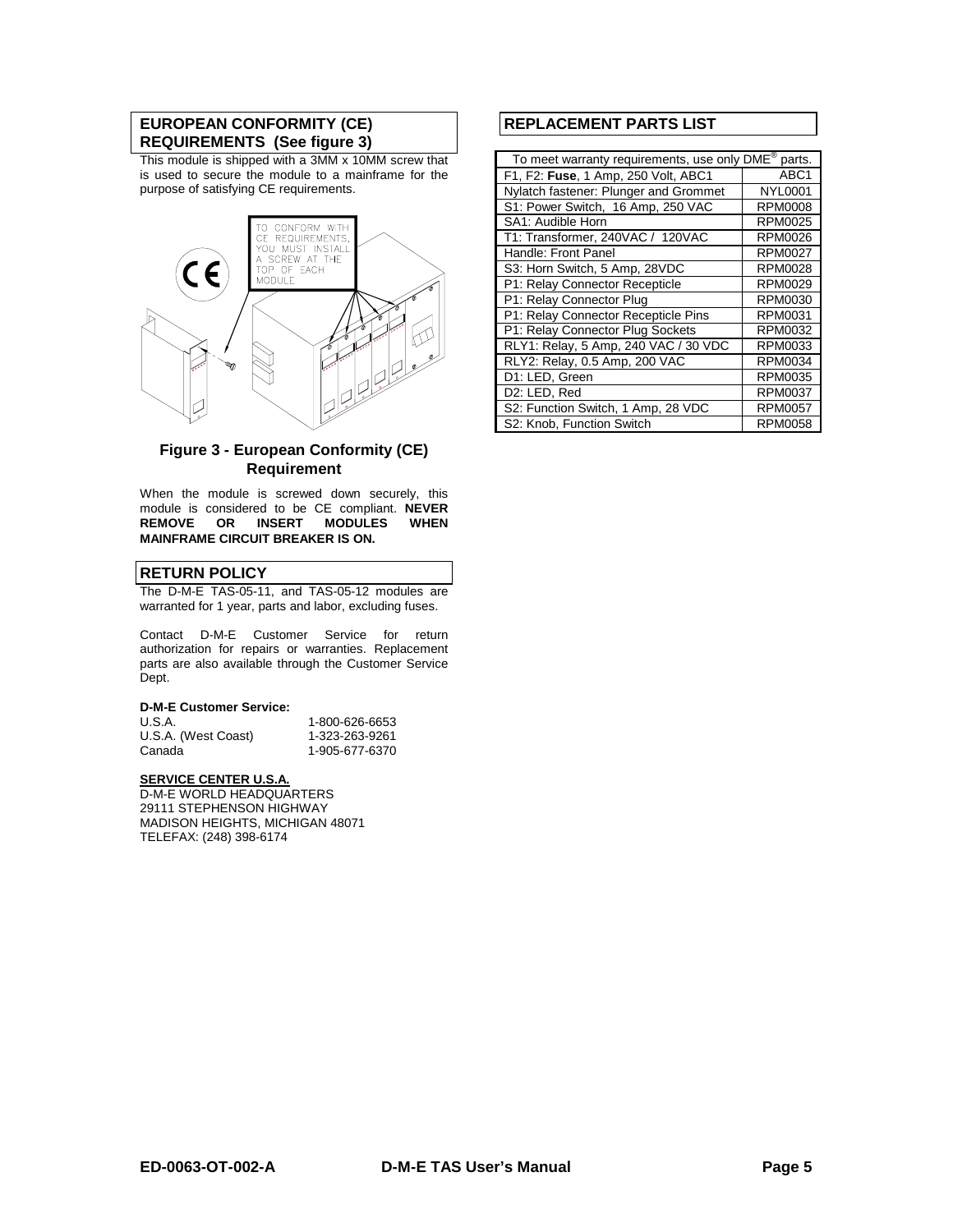

**Figure 4. Component Layout TAS Main Circuit Board**